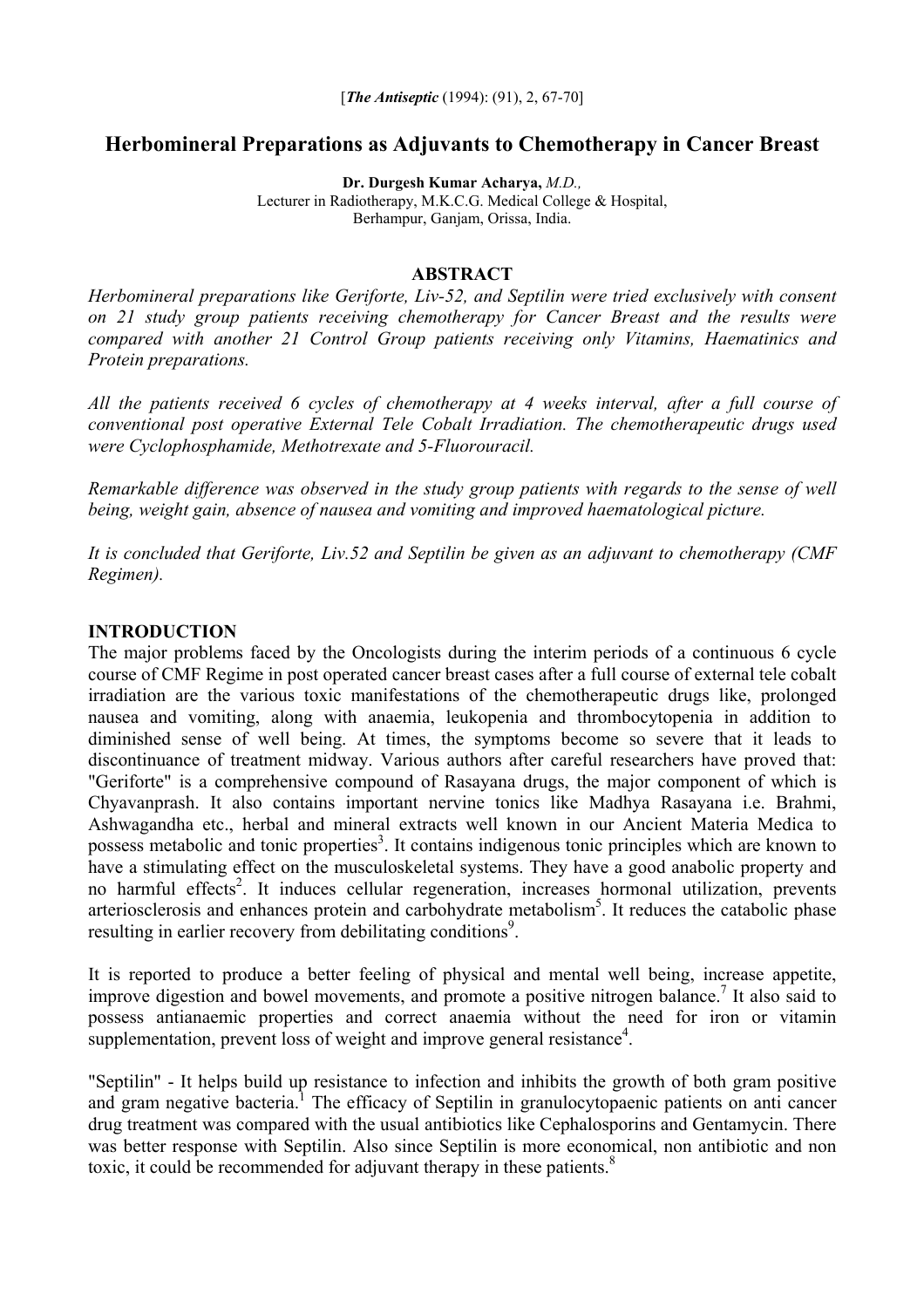"Liv-52" - It normalizes the appetite - satiety rhythm and improves the appetite and increases the food intake.<sup>6</sup> Liv.52 stimulates and enhances the functional efficiency of the liver and reduces intrahepatic congestion. It also protects liver against the toxicity of different drugs and chemicals. It has a definite place in the treatment of malignant disease as an adjuvant to radiation therapy and cytotoxic drugs as the hepatotoxicity is evidently less. On Liv.52 there is definite weight gain and the blood picture is well maintained $10$ .

To test the properties of the above herbomineral preparations a study was conducted on patients of cancer breast who were undergoing chemotherapy (C.M.F. Regime) after post operative irradiation.

## **MATERIAL AND METHODS**

This study was undertaken at the Department of Radiotherapy and Radio-isotopes of the M.K.C.G. Medical College and Hospital, Berhampur, Orissa from January 1991 to January.

Forty two patients suffering from carcinoma of breast within the age group of 40 to 45 were taken into the study. All the patients had been operated (Radical Mastectomy) prior to coming to the department. All the patients received the full course of external tele cobalt irradiation to the cervicoaxillary fields (4250 CGy) and 4500 CGy to the chestwall and internal mammary chest fields. Prior to the commencement of irradiation all the patients received a first cycle of anterior chemotherapy, CMF regimen and subsequently another 5 cycles of chemotherapy at 4 weeks interval. The drugs used were cyclophosphamide - 100 mg/m<sup>2</sup> of the body from days 1 to 14 orally, injection Methotrexate - 40 mg/m<sup>2</sup> of the body, on days 1 and 8 through intravenous route, and injection 5fluorouracil,  $600 \text{ mg/m}^2$  of the body on days 1 and 8, through intravenous route. Before each cycle of chemotherapy the sense of well being, recording of weight, incidence of nausea and vomiting, the haemoglobin percentage, total white cell count, total platelet counts were assessed in each patient. The sense of well being was assessed by discussing about the various problems personally and allowing the patients to mix and talk with the other patients in the wards.

The patients were divided into two groups - one study group, and one control group, each group comprising of 21 cases. The study group patients were advised to take Geriforte - two tablets orally thrice daily, Liv.52 and Septilin - two tablets orally thrice daily respectively. Whereas the control group patients were advised to take one capsule of Vitamin B-complex twice daily orally, one capsule of Haematinic, twice daily orally and one teaspoonful of protein preparation orally twice daily.

#### **RESULTS**

The results are tabulated in the Tables 1 and 2 respectively.

Abbreviations used in Tables 1 and 2:

Sl.No. = Serial number of patients; SW = Sense of well being;  $A =$  Absent;  $P =$  Present;  $C1 = 1$ st cycle of chemotherapy;  $C2 =$  Second cycle of chemotherapy;  $C3 =$ Third cycle of chemotherapy;  $C4$  = Fourth cycle of chemotherapy;  $C5$  = Fifth cycle of chemotherapy;  $C6$  = Sixth cycle of chemotherapy; Wt. = Weight in Kilograms; Vm = Vomiting;  $++=$  Severe;  $++=$  Moderate;  $+=$ Occasional;  $O =$  Absent; Hb% = Haemoglobin percentage in grams;  $T<sub>LC</sub>$  = Total leucocyte count (thousands/mm); TPC = Total Platelet Count (Lakhs/Cmm.)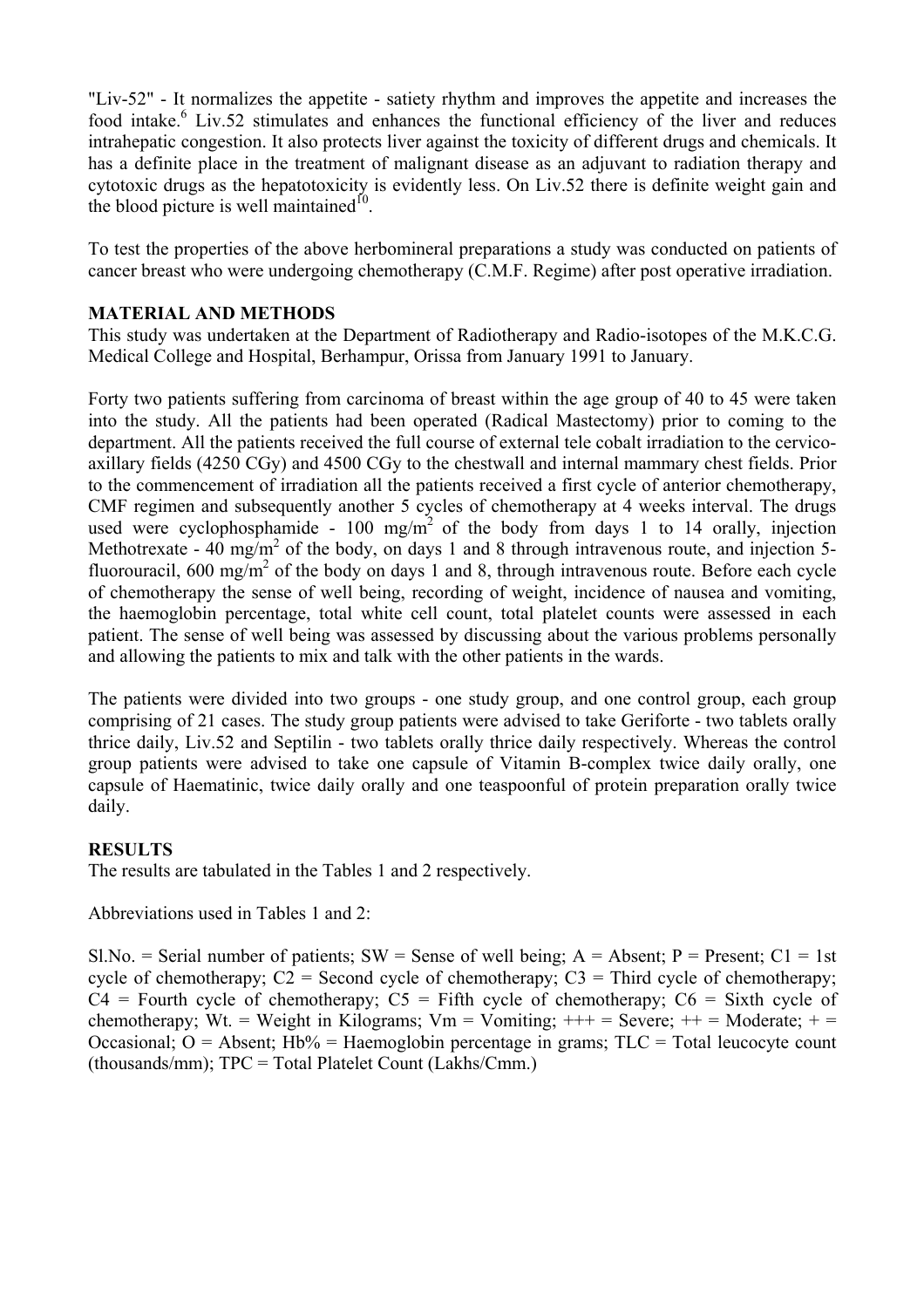| TABLE 1                                  |
|------------------------------------------|
| Observations in the study group patients |

|          |                                  | $\mathbf{1}$ | $\overline{c}$ | 3            | $\overline{4}$ | 5                | 6            | $\overline{7}$ | 8              | 9            | 10               | 11               | 12           | 13           | 14           | 15             | 16               | 17           | 18           | 19             | 20               | 21               |
|----------|----------------------------------|--------------|----------------|--------------|----------------|------------------|--------------|----------------|----------------|--------------|------------------|------------------|--------------|--------------|--------------|----------------|------------------|--------------|--------------|----------------|------------------|------------------|
| ξW       | C1                               | A            | A              | A            | A              | A                | A            | A              | A              | A            | A                | A                | A            | A            | A            | A              | A                | A            | A            | A              | A                | A                |
|          | C <sub>2</sub>                   | А            | A              | A            | A              | P                | А            | A              | P              | A            | A                | А                | A            | P            | P            | A              | А                | А            | P            | P              | P                | P                |
|          | C <sub>3</sub>                   | P            | А              | A            | A              | P                | P            | P              | P              | А            | A                | P                | P            | P            | P            | A              | A                | А            | P            | P              | P                | P                |
|          | C <sub>4</sub>                   | P            | P              | P            | P              | P                | P            | P              | P              | А            | A                | P                | P            | P            | P            | P              | P                | P            | P            | P              | P                | P                |
|          | C <sub>5</sub>                   | P            | $\mathbf{P}$   | P            | P              | P                | P            | P              | P              | P            | P                | P                | P            | P            | P            | P              | P                | P            | P            | P              | P                | P                |
|          | C <sub>6</sub>                   | P            | P              | P            | P              | P                | P            | P              | P              | P            | P                | P                | P            | P            | P            | P              | P                | P            | $\mathbf{P}$ | P              | P                | $\mathbf{P}$     |
|          | C <sub>1</sub>                   | 47           | 43             | 42           | 50             | 55               | 48           | 56             | 48             | 52           | 52               | 54               | 58           | 57           | 56           | 57             | 56               | 60           | 56           | 54             | 54               | 54               |
|          | C <sub>2</sub>                   | 47           | 43             | 42           | 50             | 56               | 48           | 53             | 52             | 54           | 58               | 57               | 56           | 57           | 56           | 57             | 56               | 60           | 56           | 54             | 54               | 55               |
| WEIGHT   | C <sub>3</sub>                   | 47           | 44             | 43           | 50             | 56               | 48           | 56             | 48             | 53           | 52               | 54               | 59           | 57           | 56           | 57             | 56               | 60           | 56           | 55             | 54               | 55               |
|          | C4                               | 47           | 44             | 43           | 50             | 57               | 49           | 56             | 49             | 53           | 52               | 54               | 59           | 57           | 56           | 58             | 57               | 60           | 56           | 55             | 54               | 56               |
|          | C <sub>5</sub>                   | 47           | 45             | 44           | 50             | 57               | 50           | 57             | 45             | 55           | 52               | 55               | 55           | 58           | 56           | 58             | 57               | 60           | 57           | 55             | 54               | 58               |
|          | C <sub>6</sub>                   | 47           | 45             | 44           | 50             | 57               | 50           | 57             | 49             | 53           | 52               | 56               | 59           | 59           | 56           | 58             | 57               | 60           | 57           | 55             | 54               | 57               |
|          | C <sub>1</sub>                   | $\mathbf{0}$ | $\mathbf{0}$   | $\mathbf{0}$ | $\mathbf{0}$   | $\boldsymbol{0}$ | $\mathbf{0}$ | $\mathbf{0}$   | $\overline{0}$ | $\mathbf{0}$ | $\mathbf{0}$     | $\boldsymbol{0}$ | $\mathbf{0}$ | $\mathbf{0}$ | $\mathbf{0}$ | $\overline{0}$ | $\mathbf{0}$     | $\mathbf{0}$ | $\mathbf{0}$ | $\overline{0}$ | $\mathbf{0}$     | $\boldsymbol{0}$ |
|          | C <sub>2</sub>                   | $\mathbf{0}$ | $\mathbf{0}$   | $\Omega$     | $\mathbf{0}$   | $\boldsymbol{0}$ | $\mathbf{0}$ | $\mathbf{0}$   | $\overline{0}$ | $\mathbf{0}$ | $\mathbf{0}$     | $\boldsymbol{0}$ | $\mathbf{0}$ | $\mathbf{0}$ | $\mathbf{0}$ | $\overline{0}$ | $\mathbf{0}$     | $\mathbf{0}$ | $\mathbf{0}$ | $\overline{0}$ | $\boldsymbol{0}$ | $\mathbf{0}$     |
| VOMITING | C <sub>3</sub>                   | $\mathbf{0}$ | $\mathbf{0}$   | $\theta$     | $\overline{0}$ | $\boldsymbol{0}$ | $\mathbf{0}$ | $\mathbf{0}$   | $\overline{0}$ | $\mathbf{0}$ | $\mathbf{0}$     | $\mathbf{0}$     | $\mathbf{0}$ | $\mathbf{0}$ | $\mathbf{0}$ | $\overline{0}$ | $\mathbf{0}$     | $\mathbf{0}$ | $\mathbf{0}$ | $\mathbf{0}$   | $\mathbf{0}$     | $\mathbf{0}$     |
|          | C4                               | $\mathbf{0}$ | $\mathbf{0}$   | $\mathbf{0}$ | $\mathbf{0}$   | $\boldsymbol{0}$ | $\mathbf{0}$ | $\mathbf{0}$   | $\mathbf{0}$   | $\mathbf{0}$ | $\boldsymbol{0}$ | $\mathbf{0}$     | $\mathbf{0}$ | $\mathbf{0}$ | $\mathbf{0}$ | $\overline{0}$ | $\boldsymbol{0}$ | $\mathbf{0}$ | $\mathbf{0}$ | $\mathbf{0}$   | $\mathbf{0}$     | $\mathbf{0}$     |
|          | C <sub>5</sub>                   | $^{++}$      | $\mathbf{0}$   | $\theta$     | $\mathbf{0}$   | $\mathbf{0}$     | $\mathbf{0}$ | $\mathbf{0}$   | $^{++}$        | $\mathbf{0}$ | $\mathbf{0}$     | $\mathbf{0}$     | $\mathbf{0}$ | $\mathbf{0}$ | $\mathbf{0}$ | $^{++}$        | $\boldsymbol{0}$ | $\mathbf{0}$ | $\mathbf{0}$ | $^{++}$        | $\mathbf{0}$     | $\mathbf{0}$     |
|          | C <sub>6</sub>                   | $^{+}$       | $\mathbf{0}$   | $\theta$     | $\mathbf{0}$   | $+$              | $\mathbf{0}$ | $\theta$       | $\mathbf{0}$   | $\mathbf{0}$ | $\mathbf{0}$     | $\mathbf{0}$     | $\mathbf{0}$ | $\mathbf{0}$ | $\mathbf{0}$ | $+$            | $\mathbf{0}$     | $\mathbf{0}$ | $\mathbf{0}$ | $\mathbf{0}$   | $\mathbf{0}$     | $^{+}$           |
|          | C <sub>1</sub>                   | 8            | 8.6            | 10           | 8.8            | 9                | 11           | 10.2           | 10.2           | 9.8          | 9.4              | 9                | 8.8          | 9            | 10           | 10.4           | 10.2             | 10.2         | 9            | 9              | 9.8              | 9.2              |
|          | C <sub>2</sub>                   | 8            | 8.6            | 10           | 8.8            | 9                | 11           | 10.2           | 10.2           | 9.8          | 9.4              | 9                | 8.8          | 9            | 10           | 10.4           | 10.2             | 10.2         | 9            | 9              | 9.8              | 9.2              |
| Hb%      | C <sub>3</sub>                   | 8.1          | 8.6            | 10           | 8.8            | 9                | 11           | 10.2           | 10.2           | 9.8          | 9.4              | 9                | 8.8          | 9            | 10           | 10.4           | 10.2             | 10.2         | 9            | 9              | 9.8              | 9.2              |
|          | C4                               | 8.1          | 8.8            | 10           | 8.8            | 9                | 11           | 10.2           | 10.2           | 10           | 9.4              | 9.6              | 9            | 10           | 10           | 10.4           | 10.2             | 11           | 9            | 9              | 9.8              | 9.2              |
|          | C <sub>5</sub>                   | 9            | 10             | 10.2         | 9              | 9                | 11           | 11             | 11             | 10           | 9.4              | 9.8              | 10           | 10           | 10.8         | 10.8           | 10.8             | 11.4         | 9.2          | 9              | 9.8              | 9.2              |
|          | C <sub>6</sub>                   | 9.8          | 10             | 10.8         | 9              | 9.4              | 11.6         | 12             | 12             | 10.4         | 9.6              | 10               | 10           | 10           | 11           | 12             | 12               | 12.4         | 9.4          | 9.4            | 10               | 9.8              |
|          | C <sub>1</sub><br>C <sub>2</sub> | 5<br>5       | 5.2<br>5.2     | 6<br>6       | 6<br>6         | 5.4<br>5.4       | 6.2<br>6.2   | 6.4            | 6.2<br>6.2     | 6.4          | 6.4              | 6.4              | 6.2<br>6.2   | 5.8<br>5.8   | 5.2<br>5.2   | 5.2<br>5.2     | 5.4<br>5.4       | 5.4          | 5.6          | 6.2<br>5.6     | 6.2<br>6.2       | 6.4<br>6.4       |
|          |                                  | 5.6          | 5.2            | 6            | 6              | 5.4              | 6.2          | 6.4<br>6.4     | 6.2            | 6.4<br>6.4   | 6.4<br>6.4       | 6.4<br>6.4       | 6.2          | 5.8          | 5.2          | 5.2            | 5.4              | 5.4<br>5.4   | 5.6<br>5.6   | 5.6            | 6.2              | 6.4              |
| T.L.C    | C <sub>3</sub><br>C4             | 5.6          | 5.8            | 6            | 6              | 5.4              | 6.2          | 6.4            | 6.2            | 6.6          | 6.4              | 6.8              | 6.8          | 6            | 5.8          | 5.2            | 5.4              | 5.8          | 5.6          | 5.6            | 6.2              | 6.4              |
|          | C <sub>5</sub>                   | 5.8          | 6              | 6.2          | 6.4            | 6                | 6.2          | 6.8            | 6.8            | 6.8          | 6.4              | 7                | 7.2          | 6.4          | 6.2          | 5.8            | 5.8              | 6.2          | 5.8          | 5.6            | 6.2              | 6.4              |
|          | C <sub>6</sub>                   | 6.2          | 6.4            | 6.2          | 6.4            | 6                | 6.4          | 6.8            | 7              | 7.2          | $\tau$           | 7.4              | 7.4          | 6.8          | 6.8          | 6.2            | 6.2              | 6.4          | 6            | 6.8            | $7\phantom{.0}$  | 7.2              |
|          | C <sub>1</sub>                   | 1.5          | 2              | 3.2          | 3.2            | 2.2              | 3.2          | 3.2            | 3.1            | 3.3          | 3.3              | 3.1              | 3.2          | 2.4          | 3.2          | 2              | 1.5              | 1.8          | 1.8          | 2.6            | 2.8              | 3                |
|          | C <sub>2</sub>                   | 1.5          | $\overline{2}$ | 3.6          | 3.1            | 3.2              | 3.2          | 3.2            | 3.1            | 3.3          | 3.3              | 3.1              | 3.2          | 2.4          | 2.2          | 2              | 1.5              | 1.8          | 1.8          | 2.6            | 2.8              | 3                |
|          | C3                               | 2            | $\overline{c}$ | 3.3          | 3.1            | 2.2              | 3.2          | 3.2            | 3.1            | 3.3          | 3.3              | 3.1              | 3.2          | 2.4          | 2.2          | 2              | 1.5              | 1.8          | 1.8          | 2.6            | 2.8              | 3                |
| T.P.C.   | C4                               | 2            | 2.4            | 3.2          | 3.1            | 2.2              | 3.2          | 3.2            | 3.1            | 3.4          | 3.3              | 3.2              | 3.4          | 2.6          | 2.4          | 3              | 1.5              | 2            | 1.8          | 2.6            | 2.8              | 3                |
|          | C <sub>5</sub>                   | 2.4          | 2.6            | 3.4          | 3.2            | 3                | 3.2          | 3.4            | 5.3            | 3.4          | 3.3              | 3.2              | 3.4          | 2.4          | 2.6          | 2.4            | 2                | 2            | 2            | 2.6            | 2.8              | 3                |
|          | C6                               | 2.6          | 2.8            | 3.8          | 3.4            | 3.2              | 3.8          | 3.4            | 3.4            | 3.6          | 3.6              | 3.2              | 3.6          | 2.8          | 2.6          | 2.6            | 2.2              | 2.2          | 2.2          | 2.8            | 3                | 3.3              |

#### **DISCUSSION**

The chief toxicity of the alkylating agents like cyclophosphamide and the antimetabolites like methotrexate and 5-fluorouracil are commonly nausea and vomiting resulting in loss of appetite, anaemia, leucopenia and thrombocytopenia.

By observing the various parameters of both the groups of patients in Tables 1 and 2, it is seen that from the 2nd cycle onwards, the sense of well being gradually increased from 38% to become 100% during the 5th cycle and was maintained as such during the 6th cycle also in all the study group patients. Whereas in the control group patients, during the 4th cycle it was only 5%, which increased to a maximum of 29% during the 6th cycle.

Similarly in all the study group patients there was positive weight gain which commenced from 2nd cycle onwards. But in the control there was no such remarkable weight gain. During the 6th cycle, only 43% of cases had features of gain in weight and to the greatest surprise there was weight loss in 33% of cases during the 6th cycle, in the control group.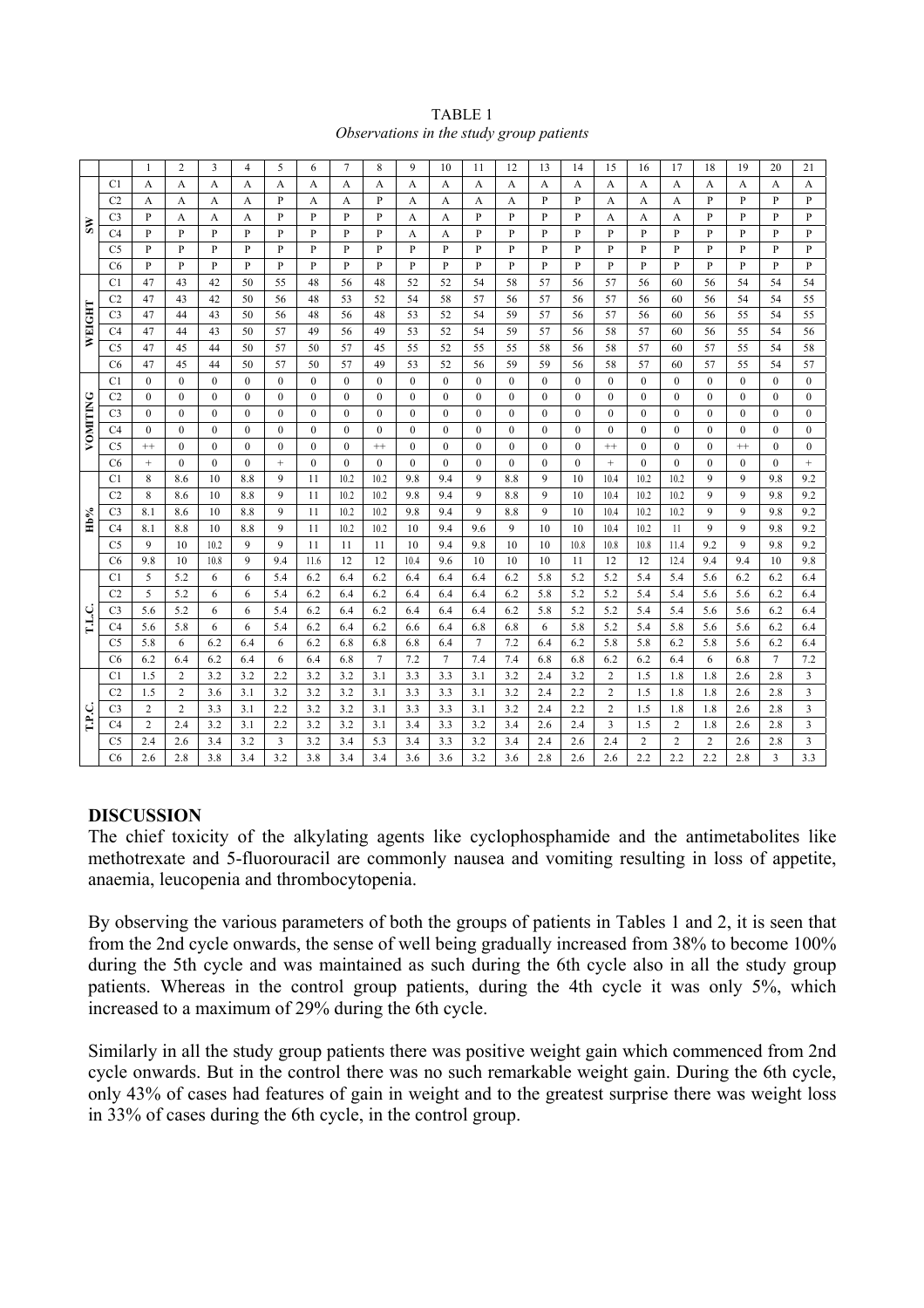| TABLE 2                                    |
|--------------------------------------------|
| Observations in the control group patients |

|                 |                      | $\mathbf{1}$      | $\overline{2}$                   | 3            | $\overline{4}$               | 5            | 6               | $\overline{7}$ | 8                   | 9                 | 10                           | 11                           | 12           | 13           | 14               | 15           | 16           | 17                | 18           | 19           | 20                | 21                |
|-----------------|----------------------|-------------------|----------------------------------|--------------|------------------------------|--------------|-----------------|----------------|---------------------|-------------------|------------------------------|------------------------------|--------------|--------------|------------------|--------------|--------------|-------------------|--------------|--------------|-------------------|-------------------|
| $\tilde{s}$     | C <sub>1</sub>       | A                 | A                                | A            | A                            | А            | A               | A              | A                   | A                 | A                            | A                            | A            | A            | A                | A            | A            | A                 | A            | A            | A                 | A                 |
|                 | C <sub>2</sub>       | А                 | A                                | A            | A                            | A            | A               | A              | A                   | A                 | A                            | A                            | A            | A            | A                | A            | A            | А                 | A            | А            | A                 | A                 |
|                 | C <sub>3</sub>       | А                 | A                                | A            | A                            | A            | A               | A              | A                   | A                 | A                            | A                            | A            | A            | A                | A            | A            | А                 | A            | A            | A                 | A                 |
|                 | C <sub>4</sub>       | А                 | A                                | A            | A                            | A            | A               | A              | A                   | A                 | A                            | A                            | A            | A            | A                | A            | A            | A                 | A            | A            | P                 | A                 |
|                 | C <sub>5</sub>       | A                 | A                                | A            | A                            | A            | A               | A              | A                   | A                 | A                            | A                            | A            | A            | A                | P            | P            | P                 | A            | A            | P                 | A                 |
|                 | C <sub>6</sub>       | A                 | A                                | A            | A                            | A            | A               | A              | P                   | A                 | A                            | A                            | A            | A            | P                | P            | P            | P                 | A            | A            | P                 | A                 |
|                 | C1                   | 51                | 51                               | 48           | 48                           | 47           | 42              | 55             | 50                  | 49                | 42                           | 46                           | 48           | 58           | 52               | 56           | 55           | 55                | 52           | 54           | 54                | 53                |
|                 | C2                   | 51                | 51                               | 48           | 48                           | 47           | 42              | 55             | 50                  | 49                | 42                           | 46                           | 48           | 58           | 52               | 56           | 55           | 55                | 52           | 54           | 54                | 53                |
| WEIGHT          | C <sub>3</sub>       | 51                | 50                               | 48           | 48                           | 46           | 42              | 54             | 50                  | 48                | 42                           | 45                           | 48           | 58           | 52               | 56           | 55           | 55                | 51           | 54           | 54                | 52                |
|                 | C4                   | 51                | 50                               | 48           | 48                           | 46           | 42              | 54             | 50                  | 48                | 42                           | 45                           | 48           | 58           | 52               | 56           | 55           | 55                | 51           | 54           | 55                | 52                |
|                 | C <sub>5</sub>       | 51                | 50                               | 48           | 48                           | 46           | 42              | 54             | 51                  | 48                | 42                           | 45                           | 48           | 58           | 53               | 56           | 55           | 55                | 51           | 54           | 55                | 52                |
|                 | C <sub>6</sub>       | 51                | 48                               | 49           | 48                           | 45           | 42              | 52             | 52                  | 46                | 42                           | 43                           | 49           | 59           | 53               | 57           | 56           | 56                | 50           | 54           | 56                | 50                |
|                 | C1                   | $\mathbf{0}$      | $\mathbf{0}$                     | $\Omega$     | $\mathbf{0}$                 | $\mathbf{0}$ | $\mathbf{0}$    | $\mathbf{0}$   | $\mathbf{0}$        | $\mathbf{0}$      | $\mathbf{0}$                 | $\overline{0}$               | $\mathbf{0}$ | $\mathbf{0}$ | $\boldsymbol{0}$ | $\mathbf{0}$ | $\mathbf{0}$ | $\overline{0}$    | $\mathbf{0}$ | $\mathbf{0}$ | $\overline{0}$    | $\mathbf{0}$      |
|                 | C <sub>2</sub>       | $\mathbf{0}$      | $+$                              | $\theta$     | $\mathbf{0}$                 | $^{+}$       | $\theta$        | $^{+}$         | $\mathbf{0}$        | $\theta$          | $^{+}$                       | $\mathbf{0}$                 | $\theta$     | $+$          | $\mathbf{0}$     | $^{+}$       | $\theta$     | $\mathbf{0}$      | $^{++}$      | $\mathbf{0}$ | $\Omega$          | $\qquad \qquad +$ |
|                 | C <sub>3</sub>       | $\qquad \qquad +$ | $^{++}$                          | $\theta$     | $+$                          | $^{++}$      | $+$             | $^{++}$        | $^{++}$             | $\Omega$          | $^{+++}$                     | $\Omega$                     | $\Omega$     | $^{++}$      | $\mathbf{0}$     | $^{++}$      | $\theta$     | $\mathbf{0}$      | $^{+++}$     | $\Omega$     | $^{++}$           | $^{\rm ++}$       |
| <b>VOMITING</b> | C4                   | $^{+}$            | $^{+++}$                         | $\theta$     | $\mathbf{0}$                 | $^{++}$      | $+$             | $^{++}$        | $^{++}$             |                   | $^{++}$                      | $\Omega$                     | $\theta$     | $+$          | $^{+}$           | $^{+}$       | $\theta$     | $\mathbf{0}$      | $^{++}$      | $\Omega$     | $^{+}$            | xfg               |
|                 | C <sub>5</sub>       | $\qquad \qquad +$ | $++$                             | $\mathbf{0}$ | $\bf{0}$                     | $^{+++}$     | $^+$            | $^{\rm ++}$    | $\qquad \qquad +$   | $\qquad \qquad +$ | $^{++}$                      | $\qquad \qquad +$            | $\mathbf{0}$ | $^+$         | $\boldsymbol{0}$ | $\mathbf{0}$ | $\mathbf{0}$ | $\qquad \qquad +$ | $^+$         | $^+$         | $\qquad \qquad +$ | $\scriptstyle ++$ |
|                 | C <sub>6</sub>       | $\mathbf{0}$      | $\qquad \qquad +$                | $^{+}$       | $\mathbf{0}$                 | $^{++}$      | $\! + \!\!\!\!$ | $^{+}$         | $\mathbf{0}$        | $\! + \!\!\!\!$   | $\! + \!\!\!\!$              | $\qquad \qquad +$            | $\mathbf{0}$ | $\mathbf{0}$ | $\mathbf{0}$     | $\mathbf{0}$ | $\mathbf{0}$ | $\qquad \qquad +$ | $\mathbf{0}$ | $^+$         | $\mathbf{0}$      | $\qquad \qquad +$ |
|                 | C <sub>1</sub>       | 8.2               | 8.8                              | 9.4          | 9.2                          | 8.4          | 9.2             | 9.6            | 9                   | 9                 | 8.4                          | 8                            | 8.4          | 9            | 9.4              | 9.6          | 9.8          | 9.8               | 9.8          | 9.8          | 9.8               | 9.8               |
|                 | C <sub>2</sub>       | 8.2               | 8.8                              | 9.4          | 9.2                          | 8.4          | 9.2             | 9.6            | 9                   | 9                 | 8.4                          | 8                            | 8.4          | 9            | 9.4              | 9.6          | 9.8          | 9.8               | 9.8          | 9.8          | 9.8               | 9.8               |
| Hb%             | C <sub>3</sub>       | 8.2               | 8.8                              | 9.4          | 9.2                          | 8.4          | 9.2             | 9.6            | 9                   | 9                 | 8.4                          | 8                            | 8.4          | 9            | 9.4              | 9.6          | 9.8          | 9.8               | 9.8          | 9.8          | 9.8               | 9.8               |
|                 | C4                   | 8.2               | 8.8                              | 9.4          | 9.2                          | 8.4          | 9.2             | 9.6            | 9                   | 9                 | 8.4                          | 8                            | 8.4          | 9            | 9.4              | 9.6          | 9.8          | 9.8               | 9.8          | 9.8          | 9.8               | 9.8               |
|                 | C <sub>5</sub>       | 8                 | 8.2                              | 9.4          | 9.2                          | 8            | 9.2             | 9.2            | 8                   | 9                 | 8.2                          | 8.2                          | 8.4          | 9            | 9.4              | 9.6          | 9.8          | 9.8               | 9.2          | 9.8          | 9.8               | 9.4               |
|                 | C <sub>6</sub>       | 8.4               | 8.2                              | 9.6          | 9.2                          | 8            | 9.4             | 9.2            | 8                   | 9                 | 8.2                          | 8.2                          | 8.8          | 9            | 9.6              | 9.6          | 10           | 10                | 9.2          | 10.2         | 10                | 9.4               |
|                 | C <sub>1</sub>       | 6.2               | 5.8                              | 5            | 5.1                          | 5            | 4.1             | 5.2            | 5.8                 | 5                 | 5.6                          | 4.9                          | 5            | 5.2          | 5.3              | 5.5          | 5            | 5.2               | 5.2          | 5            | 5.8               | 5.4               |
|                 | C <sub>2</sub>       | 6.2               | 5.8                              | 5            | 5.1                          | 5            | 4.1             | 5.2            | 5.8                 | 5                 | 5.6                          | 4.9                          | 5            | 5.2          | 5.3              | 5.5          | 5            | 5.2               | 5.2          | 5            | 5.8               | 5.4               |
| L.C.            | C <sub>3</sub>       | 6.2               | 5.8                              | 5            | 5.1                          | 5            | 4.1             | 5.2            | 5.8                 | 5                 | 5.6                          | 4.9                          | 5            | 5.2          | 5.3              | 5.5          | 5            | 5.2               | 5.2          | 5            | 5.8               | 5.4               |
|                 | C4                   | 6.2               | 5.8                              | 5            | 5.1                          | 5            | 4.1             | 5.2            | 5.8                 | 5                 | 5.6                          | 4.9                          | 5            | 5.2          | 5.3              | 5.5          | 5            | 5.2               | 5.2          | 5            | 5.8               | 5.4               |
|                 | C <sub>5</sub>       | 6                 | 5.4                              | 5            | 5.1                          | 4.8          | 4.1             | 5              | 5.2                 | 5                 | 5.2                          | 4.9                          | 5            | 5.2          | 5.3              | 5.5          | 5            | 5.2               | 5            | 5            | 5.8               | 5                 |
|                 | C <sub>6</sub>       | 6                 | 5.4                              | 5            | 5.1                          | 4.8          | 4.1             | 5              | 5.2                 | 5                 | 5.2                          | 4.9                          | 5            | 5.2          | 5.3              | 5.5          | 5            | 5.2               | 5            | 5            | 5.8               | 5                 |
|                 | C1                   | 1.5               | $\overline{2}$                   | 1.5          | $\mathbf{1}$                 | 2.2          | 1.1             | 2.1            | 2                   | 1.5               | $\overline{c}$               | $\mathbf{1}$                 | 1.4          | 1.8          | 1.6              | 1.8          | 1.5          | 1.7               | 1.6          | 1.2          | 1.3               | 1.5               |
| T.P.C.          | C <sub>2</sub>       | 1.5               | $\overline{2}$                   | 1.5          | 1                            | 2.2          | 1.1             | 2.1            | 2                   | 1.5               | $\sqrt{2}$                   | $\mathbf{1}$                 | 1.4          | 1.8          | 1.6              | 1.8          | 1.5          | 1.7               | 1.6          | 1.2          | 1.3               | 1.5               |
|                 | C <sub>3</sub>       | 1.5<br>1.5        | $\overline{2}$<br>$\overline{2}$ | 1.5<br>1.5   | $\mathbf{1}$<br>$\mathbf{1}$ | 2.2<br>2.2   | 1.1<br>1.1      | 2.1<br>2.1     | 2<br>$\overline{c}$ | 1.5<br>1.5        | $\sqrt{2}$<br>$\overline{c}$ | $\mathbf{1}$<br>$\mathbf{1}$ | 1.4<br>1.4   | 1.8<br>1.8   | 1.6              | 1.8<br>1.8   | 1.5          | 1.7               | 1.6          | 1.2<br>1.2   | 1.3               | 1.5               |
|                 | C4<br>C <sub>5</sub> | 1.2               | 1.4                              | 1.5          | $\mathbf{1}$                 | 1.8          | 1.1             | 1.8            | 1.5                 | 1.5               | 1.8                          | $\mathbf{1}$                 | 1.4          | 1.8          | 1.6<br>1.6       | 1.8          | 1.5<br>1.5   | 1.7<br>1.7        | 1.6<br>1.4   | 1.2          | 1.3<br>1.3        | 1.5<br>1.3        |
|                 | C6                   | 1.4               | 1.4                              | 1.5          | 1                            | 1.8          | 1.1             | 1.8            | 1.5                 | 1.5               | 1.8                          | 1                            | 1.4          | 1.8          | 1.6              | 1.8          | 1.5          | 1.7               | 1.5          | 1.2          | 1.3               | 1.3               |
|                 |                      |                   |                                  |              |                              |              |                 |                |                     |                   |                              |                              |              |              |                  |              |              |                   |              |              |                   |                   |

The weight gain in the study group cases can be attributed to only moderate type of vomiting in 19% of cases during the 5th cycle, which gradually became occasional during the 6th cycle. But moderate to severe vomiting was observed in the control group patients during the  $3<sup>rd</sup>$  and  $4<sup>th</sup>$  cycle in the proportion of 48% and 33.3% respectively. The cases who had severe vomiting were to be hospitalized again, and were treated with high dose of metoclopramide injections leaving aside the risk factors. Thus in the control group the appetite of the patients was not as good as that of the study group.

The haematological values of the study group patients, there was positive rise in the haemoglobin percentage from the 4th cycle onwards in all the study group patients, whereas there was 38% fall in the haemoglobin percentage of the control group cases during the 5th cycle. The total rise of haemoglobin was only 47.6% during the 6th cycle.

Similarly, the total leucocyte count was maintained at a perfect level till the 6th cycle, in addition to the appreciable limits of total platelet count in all the study group cases. But no such dramatic rise in leucocytes and platelets was observed in the control group patients, although it remained just adequate enough for allowing them continue with their chemotherapeutic cycles.